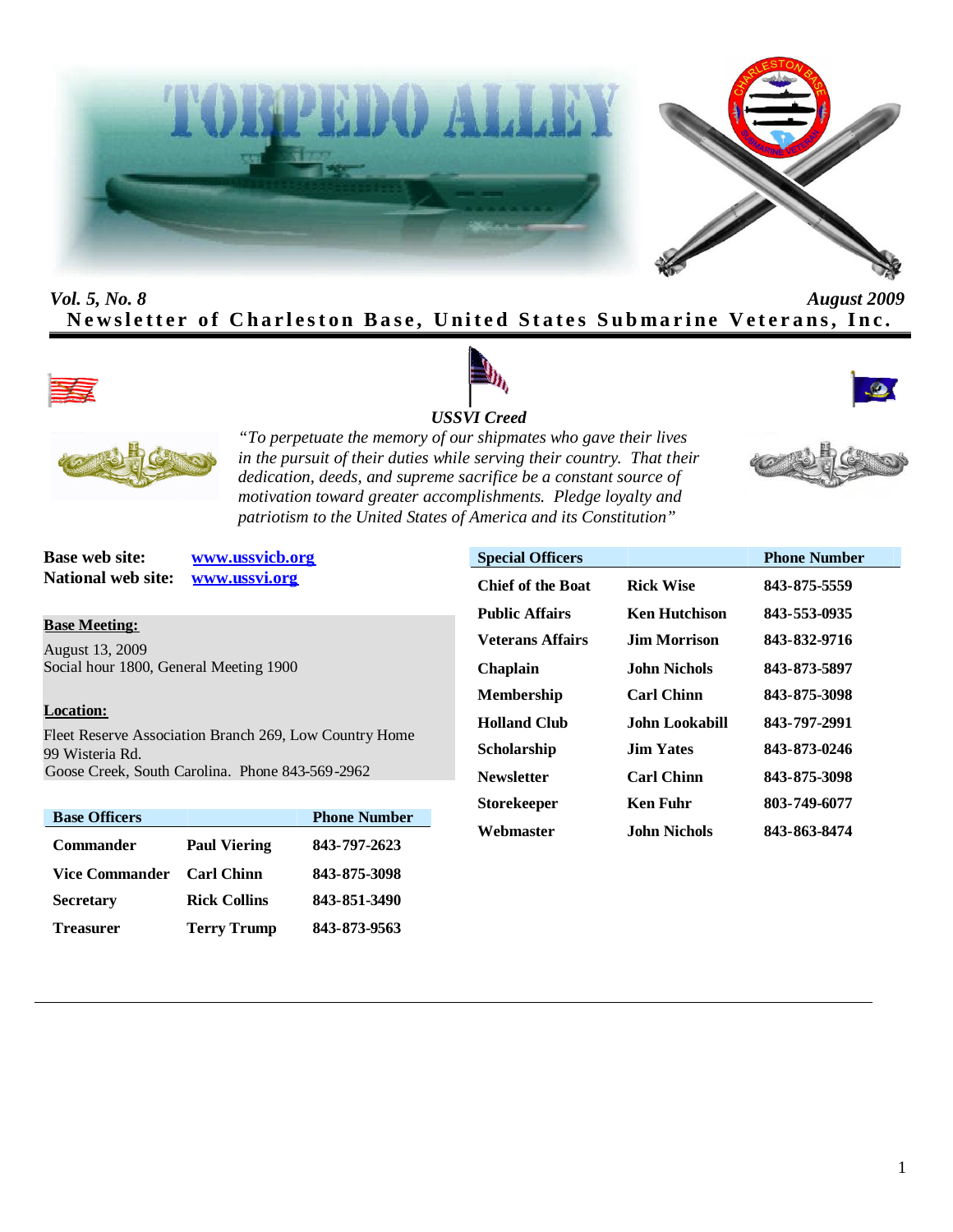## **Minutes of the July 2009 meeting**

Attendance for the July meeting was 87

**Opening Ceremony**: Base Commander called the meeting to order. A Quorum was present and the meeting was commenced at 1900.

**Introductions:** New people were introduced; Gary "six pack" Brown MTCM(SS/SW). Welcome aboard.

**Secretary:** Secretary Rick Collins asked for a motion to approve the meeting minutes from last month. A motion was made and seconded. Minutes approved.

**Treasurer**: Terry Trump gave the treasurer's.

**Storekeeper**: Tee shirts are in.

**Chaplain**: On June 5th, we conducted a bell tolling memorial service for Bill Hyatt at Dorchester Memory Gardens. There were 8 members of USSSVI Charleston Base mustered to give Bill a Sailor's farewell. The Navy provided a chaplain, flag folding detail and rifle honor guard. This was the COB's first funeral and he did a great job pulling everything and everyone together. The service was done with great dignity. Cards were sent as follows to:

**Bob Isaman**. Bob had a heart cath procedure and was told he needed a 3x bypass. He had bypass surgery and received a 4x bypass. He left the hospital on July  $5<sup>th</sup>$  and is doing well. After a few weeks of recovery he will begin his physical therapy.

**Sue Peters**. Sue was hospitalized in Trident with pneumonia on June  $14<sup>th</sup>$ . She is home and doing well. **Connie Chinn**. Connie's grandmother passed away mid-June.

**Stacy Powers**. Stacy is home and recuperating after the total knee replacement.

**Larry Sims**. Larry was taken to Trident hospital on June  $16<sup>th</sup>$  with fluid buildup in his legs. He did receive some transfusions to stabilize his red cell count which has been reduced due to the chemotherapy.

**Howard 'Andy' Anderson**. Andy had a heart cath done at Trident hospital on June  $16<sup>th</sup>$  and is doing well.

Additionally on June  $24<sup>th</sup>$  Andy went to the hospital with an uncontrollable nose bleed. He needed surgery to repair holes in an artery that supplies blood to his nose/sinus areas. He will be taking it easy for awhile.

**Bob Finch**. Bob will begin his chemo treatments on Monday, July  $13<sup>th</sup>$ . He is having a lot of problems with his vocal chords due to a recurrence of cancer from 2001. **Dave Rein**. Dave is scheduled for a heart cath on July  $22<sup>nd</sup>$ .

**Bill Kennedy**. Bill went in this morning for a procedure and will be recovering at home for the next 4-5 days. **Family of William 'Bill' Smith, Sr.** Bill departed on

## **Vice Commander Report**: No report

**Scholarship**: We are selling tickets for an autographed Hunley print. We are having it framed. Tickets are \$1 or 6 for \$5. Drawing will be held at the Christmas party.

Also four former shipmates of Jim Murrell donated \$100 to the scholarship fund in his memory. They are Doc Jenkins, Dick Stevenson, Ralph Reeves, and Jack Harden. BZ to them!

**Public Affairs**: Our Admiral Osborne scholarship presentation was in today's Post and Courier.

**Webmaster**: No report

**Veteran's Affairs**: No report

**District Commander:** No report

**Holland Club**: John Lookabill has Holland Club challenge coins for sale for  $$7.50 + tax$ 

**Membership**: Please pay your dues early.

**Little David:** Books are on sale. Sept 12 and 13<sup>th</sup> is a tractor pull. We will have representatives there. Come out and help.

**FRA Rep**: The FRA will have a guest speaker at the next two meetings.  $1<sup>st</sup>$  will be the Berkley County VA rep in Aug. and in Sept. will be Capt. McClure from the new Naval Clinic at the Weapons Station.

**Newsletter:** Please let me know if you are not receiving your newsletter.

**After Battery Rep**: All ordered hats are in. There was a special presentation of a special hat to Jim Eckles; Gary Semler "the BULL Nuc" already has his. It read over the dolphins "Log Room Lesb\*\*\*. The After Battery also gave \$50 to hog roast.

**Chief of the Boat:** There were 8 Sub Vets at the Moncks Corner  $4<sup>th</sup>$  of July dedication and parade. Sept. 12 is the See-Saw Days parade in Harleyville.

**Base Commander**: No report

**Nuclear Historian**: A great story about Marines and Sailors.

**Old Business**: Ed Stanke will have the coffee cups on the 25th.

**New Business**: None

**Good Of The Order**: Roy Morrow has a web site for a Silent Service Motorcycle Club. Plank owners will receive a free patch. Web site is

# http://www.honorflight.org/

Roger Gibson and the WWII SubVets presented what the new memorial to the "Lost Boats" would look like. The dedication will be next year.

Nov.  $7<sup>th</sup>$  will be another Honor Flight to take WWII vets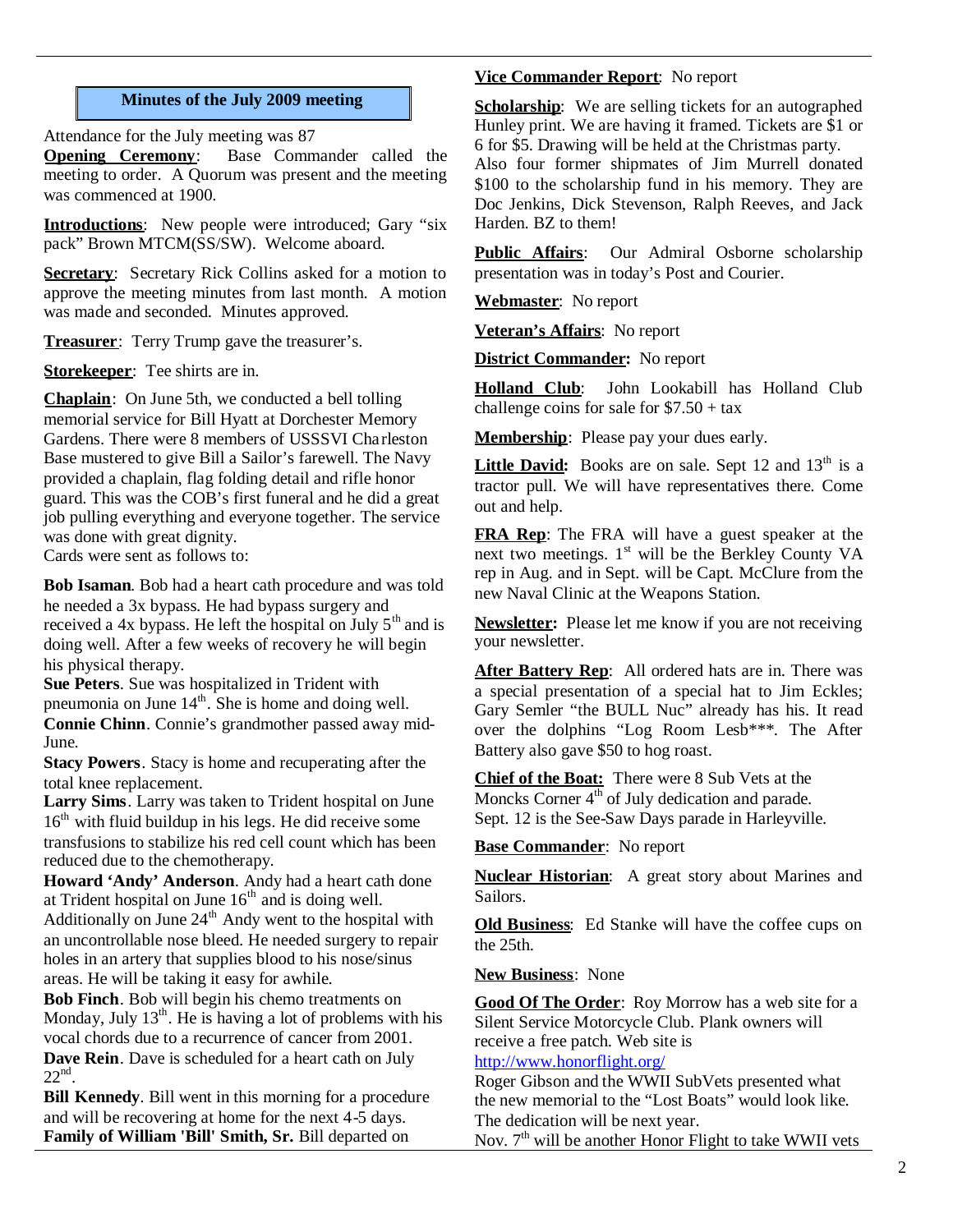Eternal Patrol on July  $3<sup>rd</sup>$  in North Augusta. He was a member of Subvets WWII and also USSVI Charleston Base. We found out about Bill's passing on July  $6<sup>th</sup>$  about an hour before his funeral service. I will be making contact with Aiken Base to see if they will present the Eternal Patrol Certificate, the Silver Dolphin Shadow Box and the USSVICB Coin to the family on our behalf. The Charleston Base Eternal Patrol Web Page has been updated.

I attempted to call Harry Plank to check on him but the phone number I have is incorrect. If someone has his number please let me know.

# *Recently found out that:*

**Richard Alfano** is preparing for a back test on 7/9/09. **Buddha** will be going in to St Francis in the morning for surgery on a disc. The surgeon will go in through his neck.

Several follow-ups were made on those who've had surgery or illnesses in the last couple of months along with the base sending additional cards.

If you know of shipmates or spouses from other bases who are having a difficult time, had surgery, etc. and would like for USSVI Charleston Base to send them a card please send their name and address to the Chaplain via email or phone call.

Sub Vets WWII: 20<sup>th</sup> of Aug at Ryan's is the next meeting. Come out and join us.

Lee Allison has a written history of the USS Barb from Panama Jack who was its COB Copies are available.

|            | <b>August Birthdays!</b> |                   |               |  |  |
|------------|--------------------------|-------------------|---------------|--|--|
| Addington  | Allison                  | Andersen, D       | Cleeve        |  |  |
| Daughtery  | Davis, D                 | Freligh           | Graff         |  |  |
| Hanson, A  | Hardaway                 | Henderson         | <b>Hixson</b> |  |  |
| Hutchinson | <b>Ianuzzi</b>           | <b>Ilgenfritz</b> | Irving        |  |  |
| Kirby      | LaRose                   | Larsen, D         | Lowman        |  |  |
| Mills      | Morrow                   | Mulkey            | <b>Nelms</b>  |  |  |
| Reuer      | Roberts                  | Snyder, C         | Spagone       |  |  |
| Turner     | Veres                    | Wise              | Young         |  |  |

![](_page_2_Picture_9.jpeg)

to Washington DC to the WWII memorial. The information for the flight, donations, applications are on its web site, http://www.honorflight.org/ The "After Battery" donated \$50 to the Honor Flight. Depth Charge drawing was held with \$260 to winner. The winner was Bill Roup. He donated \$50 to the scholarship fund.

The Base Commander adjourned meeting at 2000.

![](_page_2_Picture_12.jpeg)

*"Don't tell mom I'm a submariner, she thinks I play piano in a whorehouse."*

**August Submarines Lost:**

| <b>USS</b> Grunion  | SS 216 | August 16, 1942 |
|---------------------|--------|-----------------|
| <b>USS S 39</b>     | SS 144 | August 16, 1942 |
| <b>USS Pompano</b>  | SS 181 | August 29, 1943 |
| <b>USS Flier</b>    | SS 250 | August 13, 1944 |
| <b>USS Harder</b>   | SS 257 | August 24, 1944 |
| <b>USS Bullhead</b> | SS 332 | August 6, 1945  |
| <b>USS</b> Cochino  | SS 345 | August 26, 1949 |

Run silent, run deep For freedom we fought to keep How we spent so many days Beneath the shimmering waves A terrible foe we fought And gave our lives; and freedom bought Now our souls forever lie Restlessly beneath the waves So silent now, so deep For it is not enough for you to weep For we shall not have died in vain Lest you forget for what we gave We gave our lives, freedom to save For if you forget our deeds Then we shall never sleep Though we lie so silent, so deep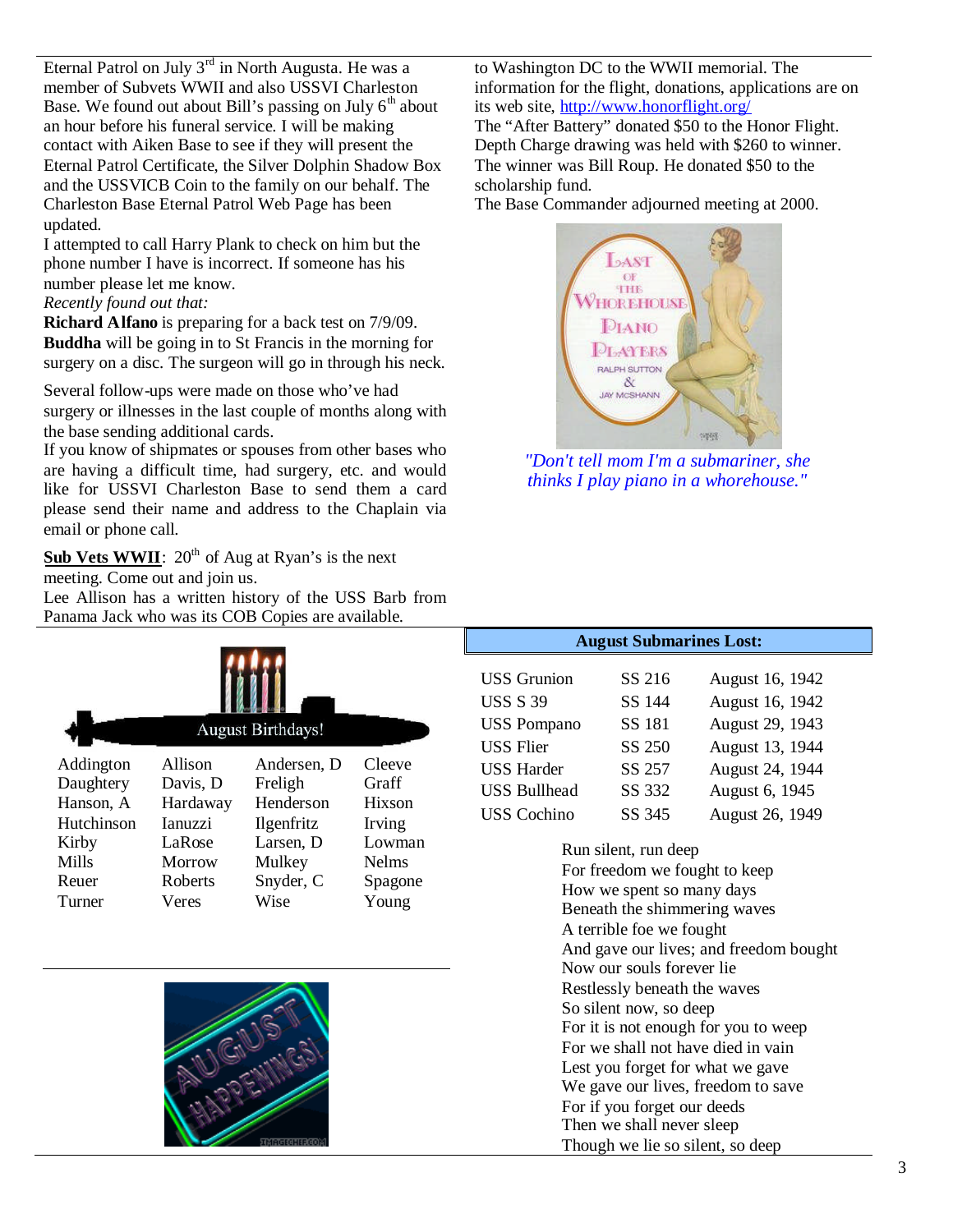August 13 – General Meeting; social hour 1800, meeting starts 1900

**Navy Memorial To Collect "Stories of Service**

Calling all Sea Service veterans! Be a part of history! Tell us your story! "Stories of Service" (www.stories-ofservice.org) preserves the personal, first person stories of veterans in the form of multimedia Digital Stories. They provide volunteers with information on how to conduct good interviews, create scripts and produce an edited, short-form video. The Navy Memorial is partnering with Stories of Service to interview Sea Service veterans this summer. Stories of Service has trained our interns to produce these videos, which will be posted on The Navy Log Community (www.navylogcommunity.org ). To have your Story preserved for history, call Taylor Kiland at  $(202)$  380-0718 or tkiland@navymemorial.org. Interviews will be conducted on Tuesdays and Thursdays, 12-2 p.m., in person at the Navy Memorial in Washington, D.C. We do not currently have the resources to conduct interviews in other locations. There is no charge for this service, but donations are appreciated.

# **Breaking Into The Underwater Boys' Club: Sailor One Of 12 Women To Be Submarine-Qualified**

(STARS AND STRIPES 21 JUL 09)

Erik Slavin, Yokosuka Naval Base, Japan

A sailor once asked Lt. Cmdr. Marilisa Elrod where she got the twin dolphins sewn below the U.S. Navy lettering on her uniform. She could understand the sailor's confusion - he had probably never seen the insignia on a woman before.

"I said I borrowed them from my husband ... just to tease him," said Elrod, a doctor and undersea medical officer based in Hawaii.

Then she explained how she studied for more than a year and passed her qualification test aboard the USS Key West before earning the distinction of being a submarinequalified sailor.

To a submariner, those dolphins mean that the sailor wearing them knows enough about every function of the boat to save it in an emergency.

Elrod is one of 12 submarine-qualified women in the Navy, officials said.

As a medical officer, she has had the opportunity to ride on several vessels. However, crews stationed aboard submarines remain all male in the U.S. Navy.

"I think in the beginning it would be difficult from a logistics standpoint, but I don't see any reason why women would not be well-suited to be on subs," Elrod said.

Australia, Canada, Spain and Norway all allow women to serve on submarines, though their deployments tend to be shorter than those aboard U.S. nuclear-powered subs.

*Al Alessandra, 2005*

# **Membership and Dues Information:**

2010 dues are payable by 1 October 2009. Contact your shipmates to get them to pay their dues. Send dues (payable to USSVI) to: Carl Chinn 217 Brailsford Rd Summerville, SC 29485-5405

# **Those Who Sail Beneath the Swells**

by Bob 'Dex' Armstrong

In every generation, the navies of the world always seem to find the necessary number of that 'special breed of man' needed to man their undersea ships Those truly magnificent fools with the requisite pride and spirit of adventure needed to voluntarily crawl into an iron cylinder full of similar mental defectives and take the contraptions to sea.

I can't speak for the rest of the Navy. The only 'rest of the Navy' I ever met, were perpetual shore duty shore patrols. Looking back I can't remember one positive interaction I had with any sonuvabitch sporting an SP armband. The last thing they were interested in, in the old days, was spreading goodwill.

My entire short-lived naval service career was spent with like-minded jaybirds who actually liked going to sea in what closely resembled a sinkable septic tank. I actually thought that to be a sailor, one had to go to sea. Sailoring had to involve stuff like seagulls, saltwater and large metal objects that were painted gray, displaced tons of water and bounced around a lot in heavy weather.

How guys who interpreted photographs in a windowless building in Omaha, Nebraska called themselves sailors was way beyond the level of comprehension of a seventeen-year-old who cut his teeth on books about Pacific submarine action.

Lads who turned up at New London back in the 1950s weren't the kind of young men whose sense of naval adventure could be satisfied inventorying jocks and socks in some damn quonset hut in East Rat's Ass, Minnesota, or typing liberty cards at some shore station where they hot-patched weather balloons.

Submariners had no desire to belong to any organization that issued clothing designed to blend in with poison ivy plants required you to dig holes and own a personal shovel or any desire to eat unidentifiable food out of little green cans in the rain.

We liked hydraulic oil-laced coffee, crawling up on a pre-warmed flash pad and freely exchanging insults with men as equally ugly as ourselves. We enjoyed knowing that in any unscheduled altercation, our entire crew would show up to extract our drunken fanny and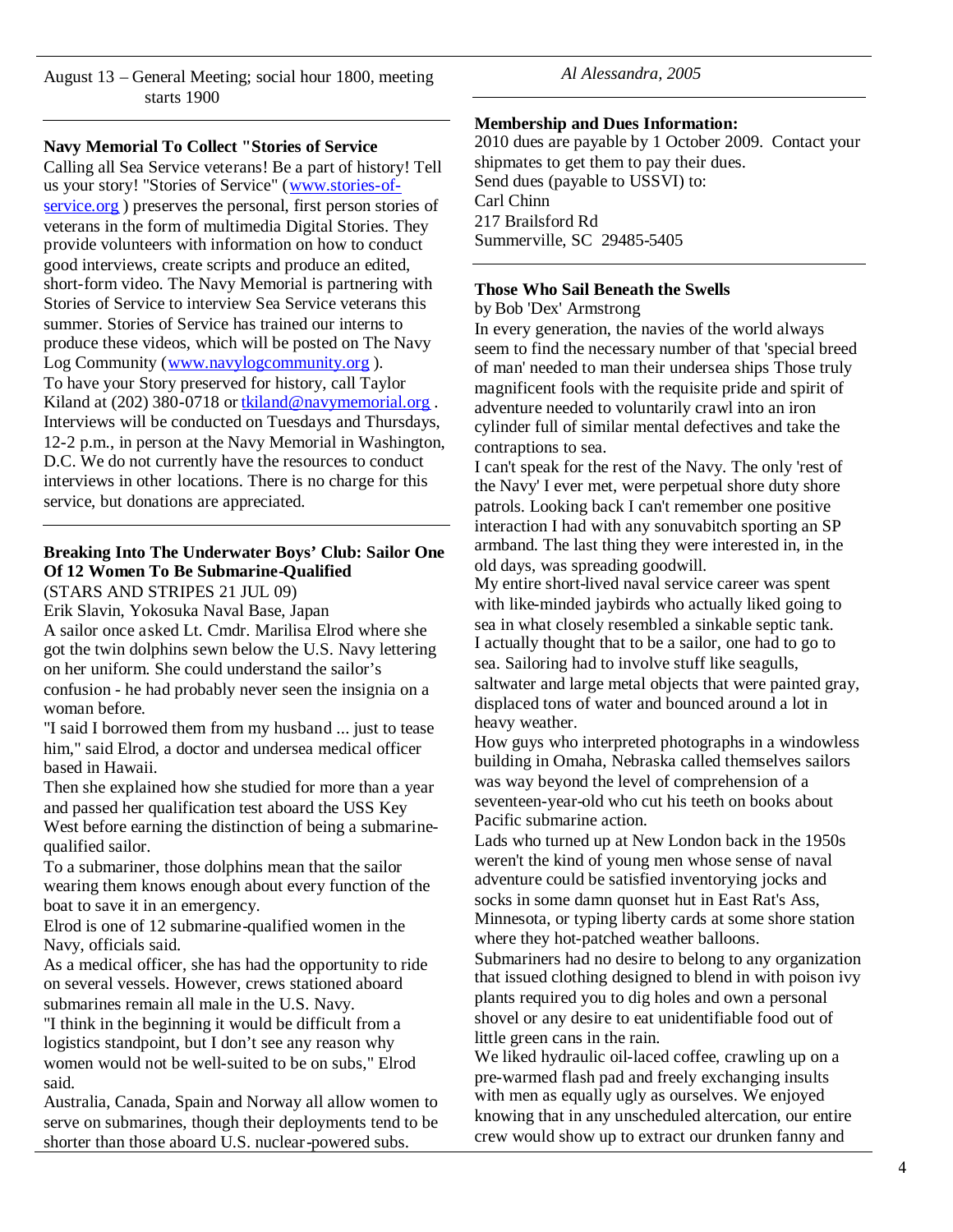Some U.S. sailors say having women serve aboard subs would hurt unit cohesion. Others say sailors would adapt. "You'll hear all sorts of arguments against it, some

medical ... some similar to the arguments you hear against having homosexuals serving in small units," said Petty Officer 1st Class Jim Grisham, an electronics technician serving aboard the USS Seawolf. "Nothing credible, in my opinion, and little that the surface Navy and the other armed forces haven't learned to deal with."

Female U.S. Naval Academy students have come aboard the Seawolf and other submarines for years as part of their summer training.

While aboard submarines, Elrod has shared an officer's stateroom.

If women were allowed to serve permanently aboard subs, they would need designated spaces that aren't available on today's boats, said Submarine Group Seven spokesman Lt. Cmdr. Greg Kuntz.

"It's the space and the design itself that makes it very difficult at this time, but it's not that we aren't constantly reviewing [the idea]," Kuntz said. "The big question we continually ask ourselves is, 'How could we make this work?' "

Studies on retrofitting existing submarines to accommodate female berthing have shown that doing so would be prohibitively expensive, Kuntz said. Submarines are already packed tightly with equipment;

the few spaces that aren't, like the chief petty officer's lounge, aren't likely to be given away to enlisted sailors of any gender, Kuntz said.

Meanwhile, rack space is precious; the lack of bedding requires some enlisted sailors to "hot rack," meaning that three sailors share two racks while working different shifts.

Nonetheless, some sailors think it could be done if women are willing to put up with the same near-absence of privacy as men. For example, an extra curtain could cordon off a women's bunk area in the existing berths. In Elrod's case, a sign hung on the door of the head, or bathroom, when she was using it. Certain times could be designated as women only, as they are for shower trailers in Iraq and Afghanistan.

Undiagnosed pregnancies before deployment could interrupt missions, detractors say. However, there are protocols for evacuating sailors with medical emergencies. Submarine medics would also need to keep women's health issues in mind; for example, abdominal pain can be harder to diagnose in women, Elrod said.

"There are definitely some things that would need to be worked out and some instructions would need to be written, medically speaking," she said.

Other than the logistics, the biggest change would have to occur among attitudes. A large group of men in their 20s and 30s, living in very close quarters, tend to produce a lot of off-color humor.

chastise those we had stirred up.

Back in the old days, (before any of you modern day techno undersea swashbucklers get a twist in your bloomers, I only know about the old days. I never rode anything that was intended to go below 412 feet or stay down for several months at a time.) So, as I started to say

Back in the old days, the old leather-faced, hardboiled Chiefs used to say, "Gahdam sailors belong on ships and ships belong at sea."0

There was some kind of selection process that they put you through at New London that eliminated the fainthearted, the not totally committed, guys lacking desire to engage in intimate cohabitation with members of the opposite gender, communists, bedwetters, whiners, and anyone who entertained the slightest desire to be stationed in Omaha, Nebraska.

The system, God bless it, sorted out the true believers and packed the rest off to the surface fleet, Omaha and God knows where else.

And they put us on boats. A lot of us went to old, late in life, boats with combat histories. They were old World War II boats with racks, that once bunked our heroes the men we wanted to be accepted by and to be exactly like. We qualified and in so doing we joined the continuous chain that is and will always be the U.S. Submarine Force.

I don't know what the dreams and aspirations consist of for the young men of today. Ours was a far simpler time. We grew up chasing fireflies, shooting marbles, spinning tops, teaching each other yo-yo tricks, shooting each other with BB guns, playing two hands below the waist tag football, neighborhood kick the can and pickup-game after school hardball. Nobody cried, tattle-taled or went home to pee.

Back then, you didn't have to have made all 'A's in diathermic razz-a-ma-tazz physics or have a working understanding of the components in the formulation of the universe, to ride submarines.

You had to have an understanding of honor, loyalty, faithfully performed duty, obedience to command, respect for leadership, and total and absolute faith in your ship and shipmates.

Added to these qualities, a true boatsailor had to have a wide-screen sense of adventure and the same brand of curiosity that has lived in the hearts of those in every generation who ventured beyond known limits. And you had love dancing with the devil. Somewhere, real major-league devil dancing got shot out the garbage gun.

But some things never change. It's still pitch black dark below 150 feet, a boat is always no father than 9 miles from land (straight down) and the skipper's word is law. And so far, every generation has worn the same insignia and nobody ever forgets the hull number of their qual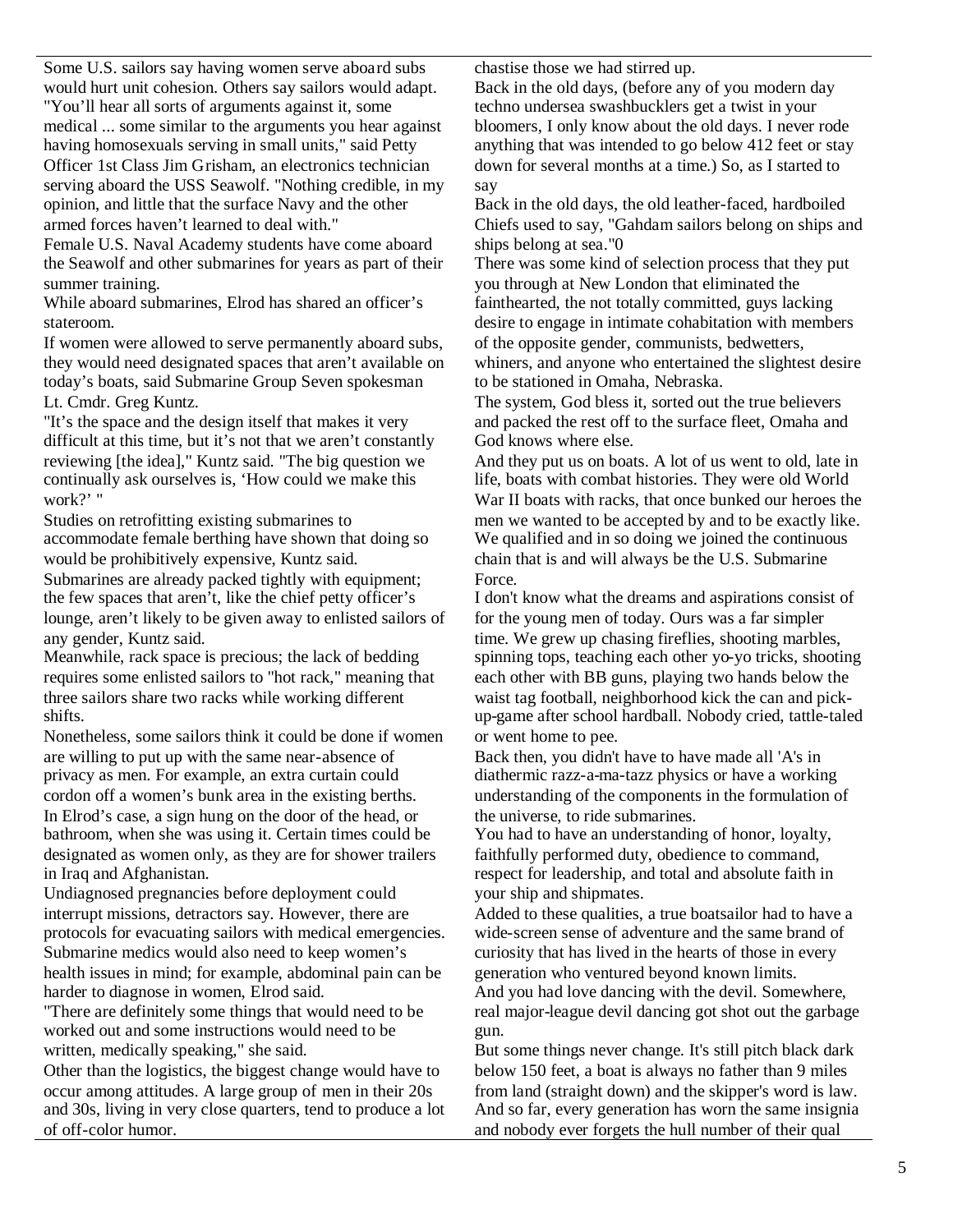"There's a sort of fraternity culture on board that would have to evolve, but if destroyers and the space station can be sex-integrated, then so can submarines," Grisham said. Kuntz, who is submarine qualified, said that successful submariners of any gender tend to be shaped by the existing culture more than they change it themselves. Petty Officer 2nd Class Seth Powers, 29, said that even most sailors who think it's a bad idea wouldn't have much choice but to do their jobs. "It would probably work out," Powers said. "I don't see it being impossible. … People would just get used to it."

![](_page_5_Picture_1.jpeg)

*Lt. Cmdr. Marilisa Elrod, shown here in Hawaii recently, has a rare distinction: as a doctor and undersea medical officer, she has become submarine qualified in a service that excludes women as crewmembers. Elrod says it would take effort and changes but believes women can successfully serve on submarines.*

#### **Confessions of an SSBN Sailor (A letter to my SSN colleagues)** by CDR John Elnitsky, USN Fellow Submarine Warfighters,

Admittedly, I came by it honestly: the concept that SSNs were somehow more prestigious, more glamorous, and even better than SSBNs. Perhaps it was the clichés most of us have heard, "Fast Attack Tough," "SSN: Saturdays, Sundays, and Nights," and "Ain't no slack in Fast Attack" - as opposed to "Boomer Weenies," "Part-time Sailors," and "On patrol going two knots to nowhere." Maybe it was our training pipelines that until recently have been wholly SSN-centric. Even the Prospective Commanding Officer (PCO) course only recently started having SSBN PCOs embark on a TRIDENT submarine for their underway torpedo firings. Out of fiscal necessity, all our programmatic rhetoric justifies the SSN inventory and leaves our junior officers with the misconception that only attack submarines are important.

We may have reached the point where a real dichotomy exists between SSBNs and SSNs. Are SSBNs just this other part of the Submarine Force that we SSN purists tolerate, like F-18 jockeys tolerate their helicopter pilot

boat or the name of their first COB.

There are many common denominators among the worldwide community of undersea sailors. When the Kursk went down, I was struck and frankly dumbfounded by the genuine outpouring of sympathy for the families and loved ones of the lost boat sailors. To me, they had always been our enemy. Up to then, I had given no thought to the similarities found in our manner of service and the commonality of the danger of operating deep within a hostile environment surrounded by potential death on all sides.

Likewise, I never cease to be surprised by the way that submariners embrace their adversarial counterparts. There appears to be a universal acceptance with implied forgiveness of all German U-boat crewmen. You never hear the term 'Nazi' U-boatmen. The term

'German' has become substituted for the term 'Nazi'. America has a short national memory and everybody gets out of the penalty box in one generation. I sat in a theater rooting for the former 'bad guys' in the film DAS BOOT. What we were seeing on the screen, was a boat full of sons of Hitler sneaking around and sinking our citizens. But the fact that we, having lived a similar life inside a recognizably similar pressure hull, elicited a sympathy and irrational forgiveness. In short, we related to both the characters and their circumstances.

I guess that in the final analysis, all submariners are brothers when you look into the depth of their souls. That is good. In times of war, nobody who transits the surface of the world's oceans loves submarines. Submarines and submariners are viewed as implements and practitioners of the black arts backstabbing, bushwhacking sonuvabitches. We slip up from hiding below the waves and blow ships to pieces in a totally unfair, unsportsmanlike fashion. Any way you cut it, that's the way we made our living.

We black sheep we predatory sharks we saltwater sneaky Petes stick together.

We are a very small group when you consider the total world population and the percentage that never had any desire to crawl into a steel tank and sink out of sight. Submariners, when all is said and done, are special unique people who are the only ones who truly understand each other and ever will.

The old warhorses who fought submarine wars are leaving us. These submersible sea dogs passed down the lethal reputation we carried and the awesome respect our boats were given.

I for one have been both honored and extremely proud to have been a part of this fine body of extraordinary adventurers and patriots.

**Nautilus goes under North Pole**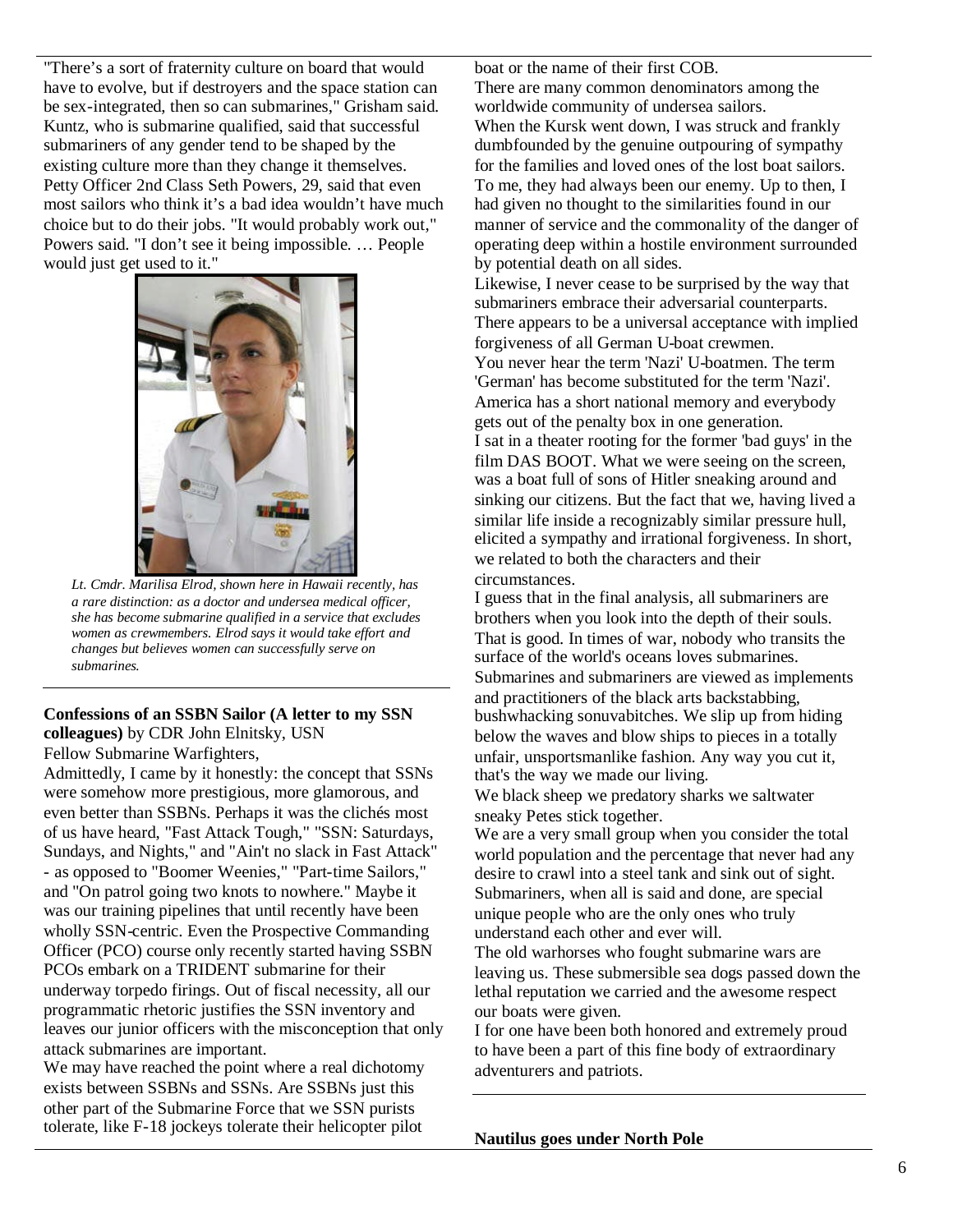counterparts? Have the myths generated a potential schism?

For me, these myths began on my first SSN. On that boat, our Commanding Officer, Navigator, and Engineer were all previous SSBN sailors, but you wouldn't know it. They never wore their Strategic Deterrent Patrol pins and rarely discussed their patrol operations out of Guam. Not the SSN thing to do, I guess? The Executive Officer, who had never been "corrupted" by an SSBN patrol, forbade discussions of "Boooo…ooooomers" at the wardroom table.

Later in my career, I encountered similar attitudes. A senior staff member once told me that "…not much goes on during those Trident refits. It's sort of Sleepy Hollow down there in Kings Bay." More recently, a Captain told me how much it bothered him to see sailors in Kings Bay wearing gold patrol pins (signifying 20 SSBN patrols). Too much time on "boomers" doing the same old thing. And I confess that I unwittingly perpetuated some of those same myths. But I had it wrong, and if you are propagating that same attitude, you may need to reconsider.

I was fortunate to get some great advice about SSBN operations amidst all the sniping. Despite having served entirely on SSNs, I asked for command of a TRIDENT and just recently completed my first patrol. Having learned a lot myself during this first operating cycle, I provide the following perspective to help dispel some of the myths regarding SSBNs.

Myth #1: The SSBN force is comprised of "part time sailors."

SSBN junior officers (JOs) will complete at least five patrols during their first sea tours. On average this amounts to only two weeks less than their SSN counterparts in total underway time. TRIDENT crews prepare for and execute a deployment about every 220 days. Admittedly, it's not a six-month Mediterranean run, but the challenges of preparation and deployment are the same, and the cycle repeats itself more frequently than our current SSN Inter-Deployment Training Cycle. The "off-crew" period is undoubtedly the most inappropriately named portion of the cycle. It should really be called "off-boat" because in terms of the crew's activity, there is nothing "off" about it. A former SSBN Commanding Officer once told me that he worked his crew very hard underway just to be able to pass the many graded training sessions during off-crew. This may be a little backwards in priorities, but it's somewhat true nonetheless. Because about 30% of the crew turns over between each patrol, we must make full use of the handson training opportunities available at the TRIDENT Training Facility to be ready for our wartime mission. The first time I watched our Battle Stations Missile Navigation Team complete the transition to readiness for missile launch in the Strategic Navigation Lab, I realized

The following link will take you to a site that contains a 1958 video narrated by Edward R. Murrow which documents the first voyage of the Nautilus as it traveled from the Pacific to the Atlantic by way of the North Pole.

http://www.navytv.org/media.cfm?c=435&m=832&s=1 15&

### **Tolling The Boat – Remembrance**

Although Armed Forces Day and Memorial Day have passed, I hope to take a moment to remember different things and hopefully, remember those who have come before us.

One of those is remembering 'Tolling the Boats' which commemorates those on 'Eternal Patrol'. This is to remember the history of the Submarine Force and not forget those submariners whose names are engraved on our World War II memorials. During this time 52 submarines are considered "overdue and presumed lost".

Since the birth of our Underwater Navy in 1900, many sacrifices, loss of life, and dedication to duty, have made our Volunteer Service what it is today. These accomplishments did not come easy or without the "Can Do" spirit possessed by those who wear the coveted Dolphin Insignia with pride and dignity.

Japan began the war with 6,000,000 tons of Japanese cargo ships. Of this total, the US Submarine Service is credited with the sinking of 214 Japanese naval Vessels, nearly a third of all Japanese warship losses, and a staggering 1,178 Japanese merchant ships, over half of its total merchants shipping fleet, for a total of 5,631,117 tons. This war against shipping was perhaps the most decisive single factor in the collapse of the Japanese economy and logistic support of the Japanese naval power. But this record only reflects only a small part of the submarine's contribution to America's victory.

However, this success did not come without a high price. During that war, 52 American submarines; 375 officers and 3,131 enlisted men, were lost from the 16,000 men who actually made war patrols. These figures represent a casualty rate of almost 22 percent, the highest loss for any branch of the military. Submariners quietly paid the ultimate price in the defense of their country, quickly earning them the nickname "The Silent Service". The "Tolling the Boats" Memorial Day Service has been held every Memorial Day since 1977. The tolling of the ship's bell reminds us of the reverence we owe to our departed shipmates to those who guard the honor of our country while serving silently under the sea. The "Tolling the Boats" ceremony formally restates to our officers and enlisted personnel who presently serve aboard US submarines that their "deeds and sacrifices" follow in the footsteps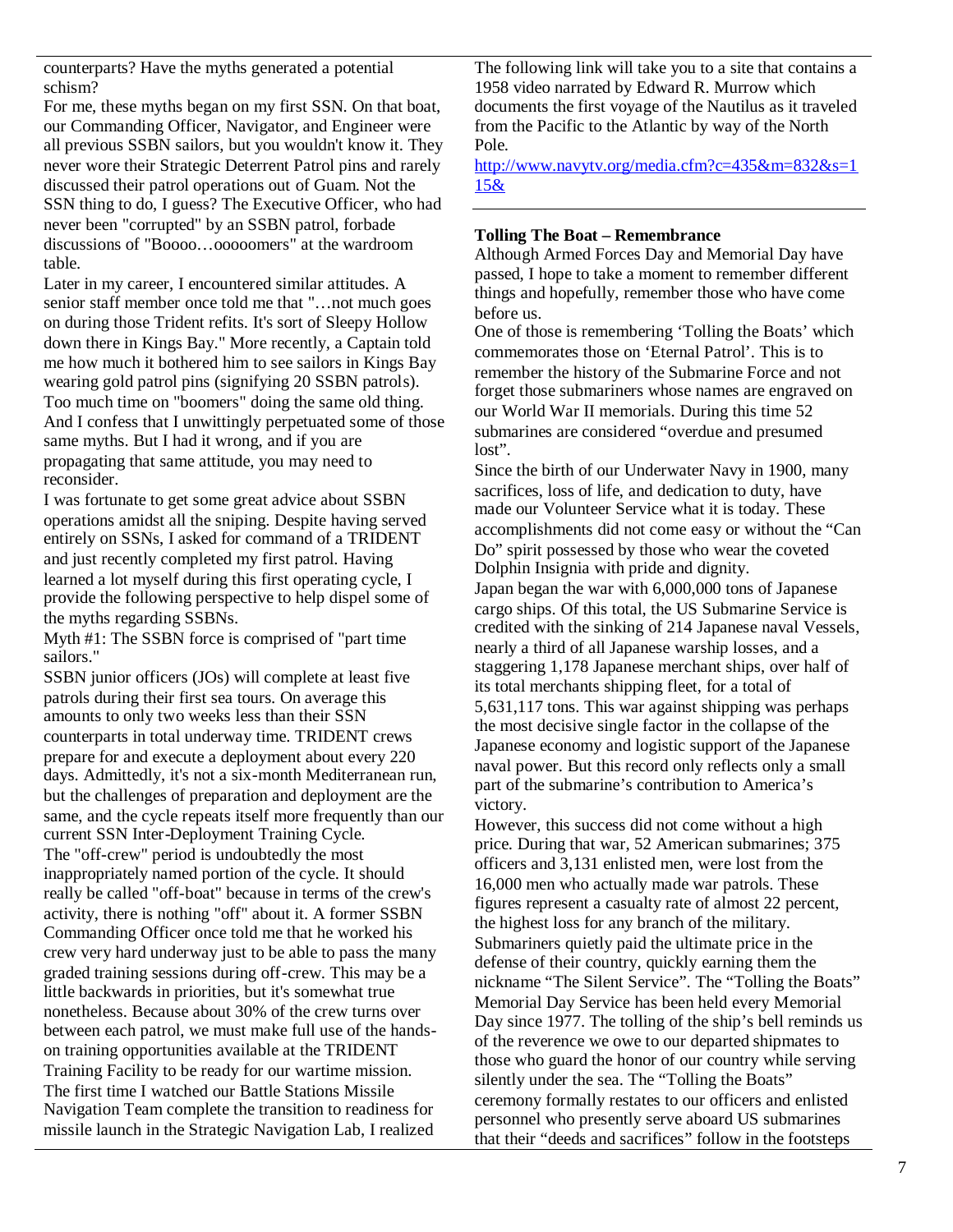how challenging and effective these trainers can be. At first, I questioned why we ran such complex and layered casualties. With their multiple anomalies, these training sessions make most engineering drills look like they're moving in slow motion, but they provide the hands-on training that enables us to truly practice like we will fight. This same intensive casualty response drill is also found in the Ship Control Trainers, Tactics Team Training, Sonar trainers, Command and Control Exercises, Piloting Lab, Mariners Skills Labs, and Strategic Weapons Labs, to name just a few.

Myth # 2: SSBN refits are sleepy affairs requiring little effort on the part of the ship.

I had survived several pre-overseas movement up-keeps on SSNs, so I figured how bad could an SSBN refit be? A Selected Restricted Availability (SRA) on steroids is the best analogy to a TRIDENT refit. In addition to corrective maintenance, numerous incremental overhaul work items and a host of pre-patrol tests must be completed during each refit. The average refit easily matches an SRA in man-hours of effort, yet it is accomplished in about half the time.

The TRIDENT Refit Facility completes a refit and gets a ship ready to deploy every two weeks. It takes active involvement of both the Blue and Gold crews to complete the required maintenance and preservation, and if they don't hit the deck running and work together as a team, they quickly find themselves behind the power curve. In the case of the officers, imagine an SSN junior officer who has completed five SRAs and seen most of his ship taken apart and put back together, and you have the equivalent of an SSBN JO's expertise. This experience provides essential skills for these future department heads. Myth #3: SSBN operations consist of driving around at two knots going nowhere.

The increase in Modified-Alert periods, with more flexible scheduling, has gone a long way to break down the myth of boring underway operations. During my first two weeks underway we acted as the opposition force for a destroyer squadron's undersea warfare exercise, which culminated in a night-time choke-point defense against eight darkened and deceptively lit warships. It proved pretty challenging even for this experienced SSN sailor. We followed that evolution with an open-ocean submarine tracking exercise coordinated with Maritime Patrol Aircraft. As a newly initiated strategic sailor, I didn't think I even needed to be able to spell BULLPEN, much less have to establish one. Fortunately, our JOs were more than up to the challenge. By the time we began our alert patrol, I could easily have forgotten I wasn't on an SSN any more, if not for the Chief of the Boat's reminders that "This is a TRIDENT submarine, not a little boat!" The operations were frequent, tactically challenging, and just plain fun. Alert patrol added a dimension to underway operations that I never experienced on an SSN. In addition to the

of their fellow shipmates who preceded them. This ceremony is a unique and time honored product of the rich heritage of the Submarine Service and is in keeping the finest traditions of the Navy.

This is a formal ceremony, designated to strengthen the bonds of past with the present and honors the memory of those submariners who lost their lives during World War II, as the name of each of the 52 submarines lost during that war, along with the fate of its crew, are read aloud as a bell is tolled for each. A bell is then tolled for the men lost on the submarines Thresher and Scorpion which is followed by a final bell tolled for all our valiant Submariners of the US Navy who lost their lives in the service of their country. In remembrance of our shipmates who have sailed on their "Final Patrol"- You shall not be forgotten. The oceans of the world are littered with the steel coffins that were home to those who served our Nation in war and peace. Their sacrifices should live in our memory forever: Whenever "The Bell is Tolled" for our lost boats and shipmates, keep one thing uppermost in your minds. No one forced our lost submariners to go to sea on the respective boats to which they were assigned. They went willingly and were proud to serve in an all volunteer service. those who chose to be transferred to other naval activities were not denied that privilege and were relieved of their obligations to further serve on board submarines.

Honor and never forget our fellow submariners who exemplified the courage and desire to put their lives on the line in wartime, Cold War, and peacetime conditions, to preserve the freedom that we as Americans cherish so much. God bless our submarine navy and God bless America.

Pride Runs Deep

![](_page_7_Picture_10.jpeg)

**Crack found in hull of submarine Toledo**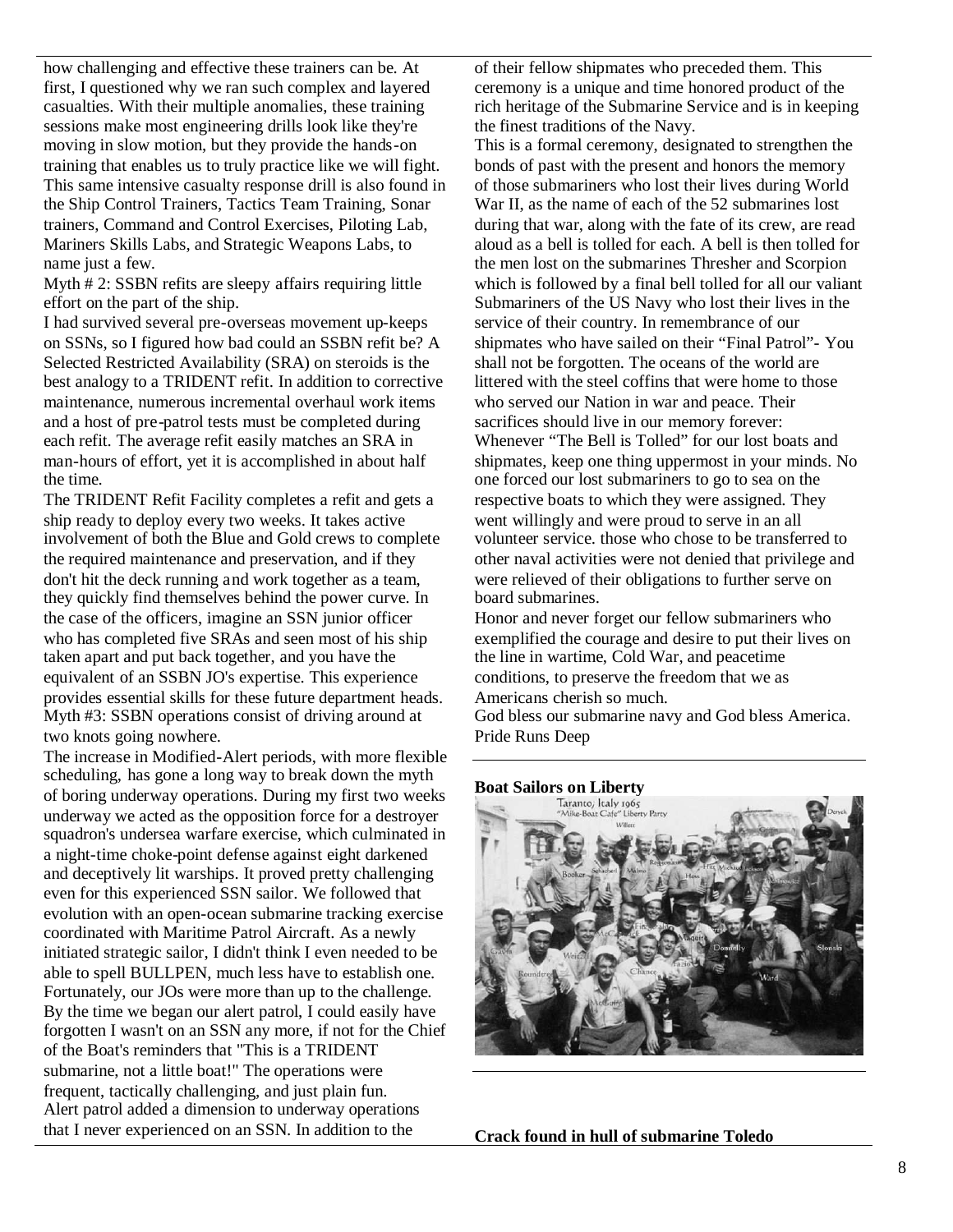challenges found in fast attack operations, SSBN patrols include the requirement to maintain constant communications connectivity, missile system readiness, and navigational accuracy while remaining completely undetected. Couple this with externally-generated roundthe-clock weapons readiness tests, "mini-war" exercises with strategic scenarios, and preparations for the next inspection, and you have a good picture of an SSBN on alert. I found I was concerned about issues I never considered on an SSN, such as communications buoy operations, TACAMO aircraft reception paths, ELF connectivity, and Aguada VLF down times. Contrary to the popular misconception that SSBN patrols are boring, my crew and I found the patrol period busy and challenging.

So are SSBN Sailors really very different from our SSN brethren? Maybe we're more just differently evolved than actually different. We maintain our ships as national assets, practice many of the same warfighting skills, and exercise many of the same tactics. The only real distinction is that we've had to learn the additional complexity of operating strategic weapon systems. I tell all my newly reporting Sailors that what makes SSBNs different from the ships they've served on before is that every time we go to sea, we're there to execute our primary, real-world mission. This is not a drill! In deterring the use of weapons of mass destruction, we shoulder a heavy responsibility in our dangerous and constantly changing world.

If we go by current force level plans for SSNs - the schedules for new construction and decommissioning approximately 42% of submarine commands will be on TRIDENTS by the year 2001. You owe it to yourselves to try one and understand what we do. I'll see you out there. You'll know me. I'm the CO with the shiny new patrol pin.

#### **USS Wyoming Crew Visits Namesake State**

Kings Bay, Ga. (NNS) -- Crew members of USS Wyoming (SSBN 742)(Gold) conducted a namesake visit to the State of Wyoming July 16-24.

Cmdr. Diego Hernandez, who will become the commanding officer of Wyoming (Gold) in a change of command ceremony on August 7, joined six other crew members in a number of special events.

On Friday, the Sailors met with Cheyenne Mayor Rick Kaysen and Governor Dave Freudenthal, they also enjoyed a welcome luncheon arranged by the Chamber of Commerce at Frontier Park. The crew made a stop at The Wrangler, a western-style clothing store and Cheyenne landmark since 1892.

On Saturday, the Wyoming Sailors were joined by crew members of USS Cheyenne to participate in Frontier Day, the world's largest outdoor rodeo and western celebration. Both crews marched in the Grande Parade, attended the rodeo and enjoyed a bar-b-que dinner at the Veteran's of

By Andrew Scutro - Staff writer Posted : Wednesday Jul 22, 2009 19:48:30 EDT Sailors discovered a crack in the attack submarine Toledo prior to the boat getting underway in Connecticut, which will likely lead to inspections of other submarines, according to a Navy spokesman. Crew members last Friday discovered a 21-inch crack in the topside hull, as well as a corresponding one-inch crack in the pressure hull that would have leaked water if the ship was submerged, the spokesman said. "The submarine was pierside in New London," said Lt.

Patrick Evans, spokesman for Submarine Group 2. "The Navy is conducting additional tests to determine the extent of the crack and the proper procedures to repair it."

The width and location of the crack were not yet available.

"After a cause is determined, other submarines will conduct similar inspections," he said.

Because of the one-inch crack in the pressure hull, "water would have entered Toledo if submerged," Evans said.

He said the cracks were found prior to getting underway for local operations.

Toledo is assigned to Submarine Development Squadron 12 and was built at Newport News Shipbuilding and commissioned in 1995.

In 2007, Toledo was one of several Navy ships needing close re-inspections after faulty welds were discovered on non-nuclear internal piping in new Virginia-class submarines.

It is not clear if the recently discovered cracks on Toledo are connected to the problems discovered in 2007.

Other Los Angeles-class subs that needed weld reinspection were the Oklahoma City and Newport News. As of late May, an investigation by Naval Sea Systems Command into the faulty welds was not concluded.

# **New Cracks Trouble Sub Overhauled At Newport News Yard**

A nuclear submarine that was recently overhauled in Newport News for \$175 million has been sidelined due to the discovery of two cracks in its hull.

Alan Baribeau, a spokesman for the Naval Sea Systems Command in Washington, said crew members of the Toledo, a Los Angeles-class fast-attack submarine based in Connecticut, found the cracks Friday.

The Toledo was preparing to go to sea when the cracks were spotted, Baribeau said. Instead, it is staying put at the pier in Groton.

Baribeau said the longer crack, stretching about 21 inches, is on the top of the submarine, in its exterior hull, located behind the sail. Another crack - estimated at about an inch long - was found in the pressure hull, a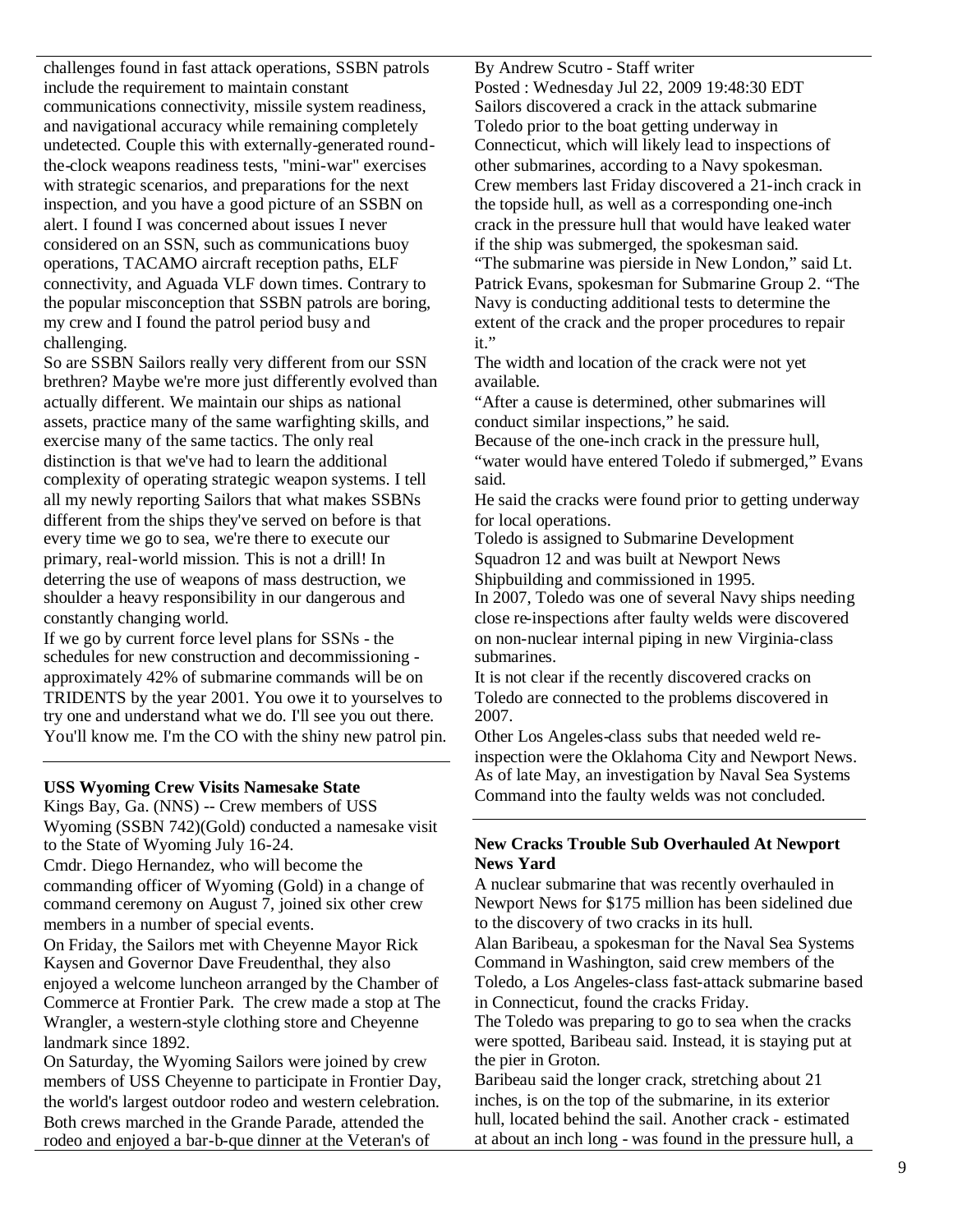Foreign Wars Post 1881.

"This has been a trip like no other," said Hernandez. "The support we feel is amazing. I am absolutely overwhelmed by the support and patriotism of the people of Cheyenne." The crew also traveled to Casper. Where, they visited the USS Barbel memorial; Barbel is one of the 52 lost submarines from World War II. The submarine service suffered the largest loss rate among the armed forces during the war; in recognition each state was assigned a submarine for an official monument (California and New York were assigned two each). The crew also traveled to Buffalo to visit with the residents of the Veterans' Home of Wyoming.

"You always hear about southern hospitality, but what we experienced here has been tremendous. They truly appreciate what we do and that makes it all worth while," said Kelly.

USS Wyoming is homeported in Kings Bay, Ga. It is the fourth U.S. Navy vessel to bear the state's name and was commissioned at Groton, Conn., on July 13, 1996.

#### **American Women Trained To Serve On Subs**

Although women are not allowed to serve on U.S. Navy submarines, there are twelve submarine qualified female officers in the navy. That is, they have taken all the training required for someone to serve on a submarine. There is a lot more training on the boat before you become part of a crew. These women are technical specialists, and do serve for short periods on submarines, sharing a two person stateroom. Other navies (Australia, Canada, Denmark, Sweden, Spain and Norway) allow women to serve on subs, but not all of these countries have had many, if any, women actually volunteer for the service. The U.S. Navy has a unique situation, however, mainly the length of the cruises (up to three months at a time for missile subs and a month or so for attack boats). The nations that already allow women on subs, have nonnuclear boats that spend far less time at sea, each time they go out. The women on these sub crews have got used to the lack of privacy, and both genders have adapted, as has been the case with mixed crews on surface warships. But the wives of American submariners have been openly hostile to the idea of mixed male/female crews. What the wives worry about is, well, sex. They know that this takes place on surface ships with mixed crews, and it has caused a few marriages to break up. Service on subs is even more claustrophobic and stressful. And there are far fewer places, compared to surface ships, for a couple to have some clandestine sex. But this sexual activity, even though banned on all USN warships, does happen. There's also the problem of berthing, although other navies have simply put a curtain or two up to separate the male and female berthing. The officers and senior NCOs have shared rooms, and if women are allowed to serve on American subs, it will probably be women officers at first.

layer beneath the exterior. The opening in the pressure hull could have allowed water to seep into the submarine when it submerged.

"Due to the interior crack's small size the amount of water that could enter the hull would be seen as minor weepage," Baribeau said in an e-mailed response to questions.

The Toledo, commissioned in 1995, entered the Northrop Grumman shipyard in Newport News in December 2006 for a period of extended maintenance. It rejoined the fleet in February, almost a year after its scheduled return.

Jennifer Dellapenta, a spokeswoman for the shipyard, said she couldn't speculate on what caused the crack.

"The quality of our work is something we take very seriously and we are working closely with the Navy on this matter," she said in a statement.

Both the Navy and the shipyard said the Toledo's cracks were unrelated to faulty welding jobs discovered aboard Navy subs and ships that visited the shipyard in the past two years. The Toledo passed inspections for welds during the overhaul.

This isn't the first time the Navy has discovered cracks aboard submarines. In the 1990s, Baribeau said, the Florida, a ballistic missile sub, and the Boise, a fastattack sub like the Toledo, had cracks appear in hull components known as castings. Both boats had castings replaced, and the cracks didn't reappear.

After the Navy determines the cause of the Toledo's cracks, other submarines will be inspected to check for similar problems, he said. Neither Navy nor shipyard officials could say how long it would take to diagnose and fix the Toledo's problems

## **Military Channel Explores the Fast-Paced Adventures of the Modern U.S. Navy in the Landmark Mini-Series, AT SEA**

SILVER SPRING, Md. – The United States Navy has transformed into a sleek, high tech, and forward deployed military asset prepared to assist allies in crisis or strike against enemies at any moment. In a time of global uncertainty and unrest, the U.S. Navy is in the midst of innovative technological

advances that have enhanced the way they protect the seas in the face of an ever-changing enemy. Now, the three-part special AT SEA will allow viewers to experience first hand the revolutionary changes that are currently taking place in the mission, manpower and machinery of this unmatched maritime force. In cooperation with the U.S. Navy, Military Channel cameras were granted access to capture key moments unfolding on the waters around the world, as well as rarely documented operations, weapons and technologies across the breadth of Naval operations. Each hour-long episode focuses on some of the new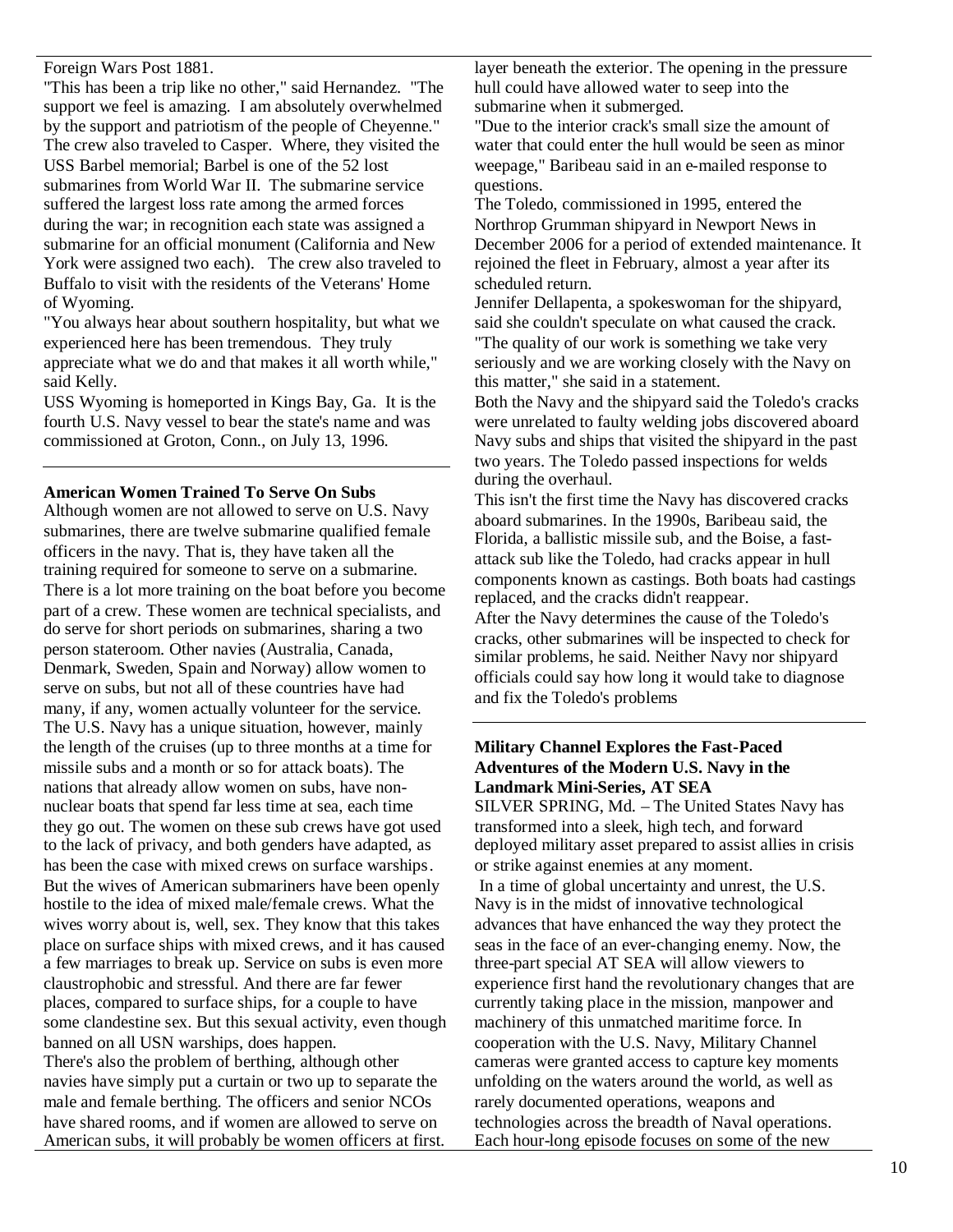Not a lot of men are willing to go through all the training and tests to qualify for a job as an enlisted sailor on a nuclear sub, and probably fewer women are interested.

#### **Admiral Osborne Scholarship Fund**

How about helping out the scholarship fund? We are offering a Charleston Base Challenge Coin for sale. ALL proceeds go into the scholarship fund.

Coins only cost \$7 each. Available for an additional \$1 is a protective plastic capsule.

To get your coin(s) see Jim Yates, Julian Villegas or Carl Chinn.

Make sure you have one for "when you get challenged"! Buy several for great gifts!

![](_page_10_Picture_6.jpeg)

#### **New Submarine**

The only new weapon system authorized by this year's fiscal 2010 Defense Authorization bill is a new class of strategic ballistic missile submarines, dubbed the SSBN-X.

According to a defense source familiar with internal deliberations on weapons systems, Obama administration budget officials were anxious about adding the nearly \$700 million for the new strategic submarine because it runs counter to the president's strategy of seeking the complete elimination of nuclear weapons, as outlined in a speech the president gave in Prague earlier this year. The SSBN-X money is the first sign in pending law that the administration's nuclear free world is not likely until after 2029, when the new missile submarine will be deployed.

Defense Secretary Robert M. Gates called the new submarine "a little-noticed initiative" in his speech in Chicago on July 16 that focused mainly on the hotly debated issue of whether to produce more than 187 advanced F-22 jets. The SSBN-X is needed to "sustain and continually improve our specialized strategic deterrent to ensure that our allies' security is always protected against nuclear-armed adversaries," he said. The real reason for the new submarine funds is more prosaic, according to the source who declined to be identified because of the sensitivity of the information.

responsibilities of the U.S. Navy, as well as new technologies and training necessary to achieve success on the high seas. The visually stunning mini-series AT SEA premieres Sunday, August 9 through Tuesday, August 11 at 10 PM ET on Military Channel. "No naval force in history has been tasked with such a wide range of missions and the scope of what the U.S. Navy accomplishes is both incredible and inspiring," said Clark Bunting, president and general manager of Military Channel. "Military Channel is honored to present the sweeping documentary AT SEA, which provides a 360-degree look into the skill and bravery that men and women exhibit every day to uphold the freedom of the seas."

The U.S. Navy is a powerful and versatile asset to the seas, and is now responsible for a wider array of missions than ever before. Patrolling the world's oceans, their task is to maintain the freedom of the seas and AT SEA showcases the global role of the U.S. ships, aircraft, sailors and Marines. Many shows have taken viewers inside the technology, but for the first time, AT SEA also takes viewers on a journey through the leadership and management of the U.S. Navy on a global scale. Viewers will hear real-life stories told by the men and women who risk their lives every day to protect and ensure peace on the open seas, and receive a first-hand account of what, why, when and how the U.S. Navy operates from the people comprising the ranks. This comprehensive special features exclusive footage shot by Military Channel's embedded crews aboard U.S. Navy ships. Viewers will dive deep beneath the ocean's surface to explore the latest in attack submarines and fly shotgun in the world's most sophisticated combat aircraft as the U.S. Navy combats piracy, drug smuggling and international terrorism. Each episode explores different units of the U.S. Navy, including the aviation, surface and submarine forces to understand how the teamwork between these units makes for a powerful and unstoppable military force. From counter terrorism operations and anti-pirating task forces in the Gulf of Aden, the U.S. Navy is smarter, stealthier and more advanced than ever before.

AT SEA is produced by Single Malt Media LLC for Military Channel. Brian J. Kelly is executive producer for Single Malt Media LLC, and Jack Smith is executive producer for Military Channel. Clark Bunting is president and general manager of Discovery Emerging Networks.

## **Lockheed Martin Gets \$92.8M for Integrated Submarine Imaging System**

Lockheed Martin Maritime Systems and Sensors in Manassas, VA won a \$92.8 million cost-plus-incentivefee contract for the engineering services and support of the AN/BVY-1 Integrated Submarine Imaging System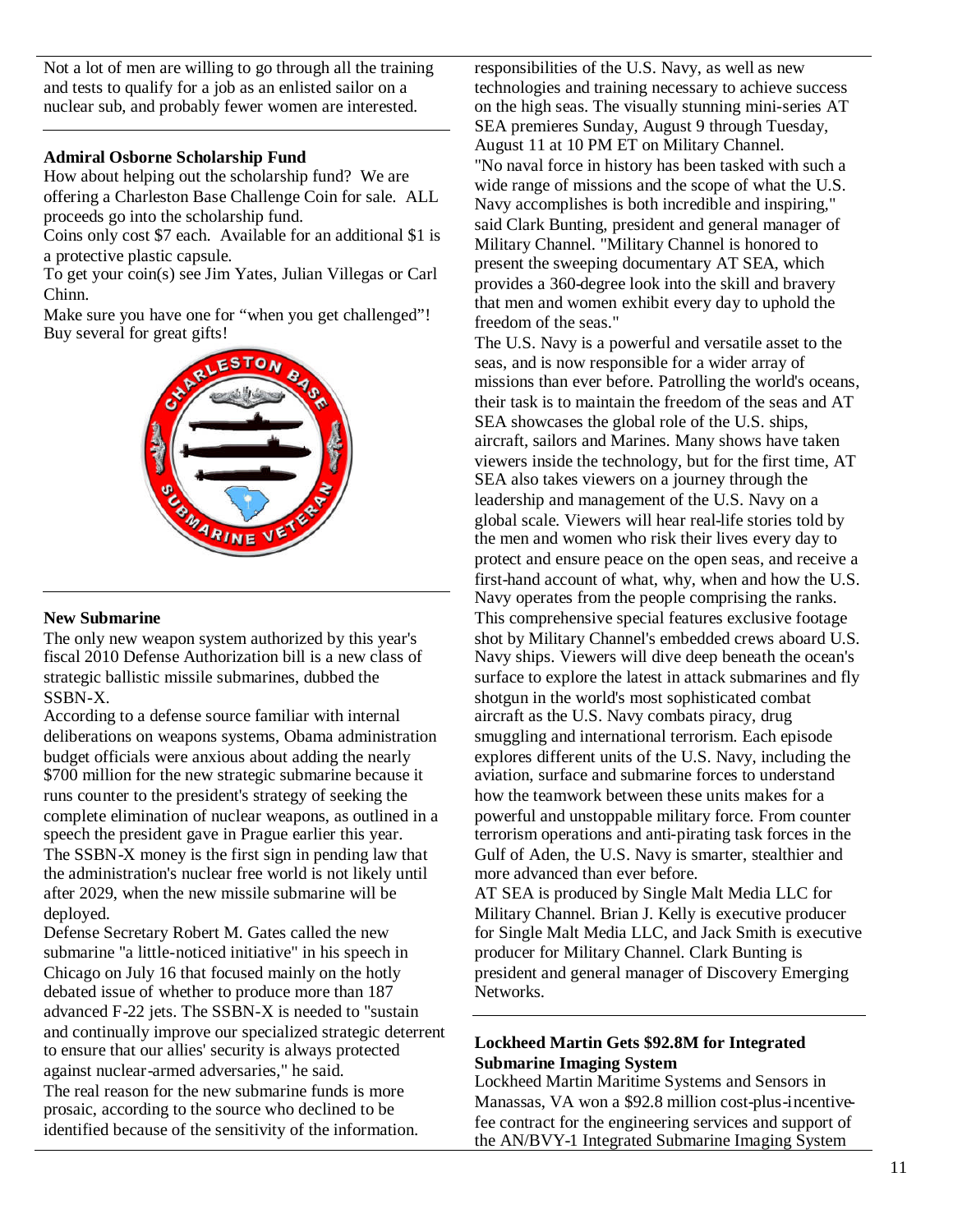Development of the new submarine class, the first of which will not be built until 2029, is being slightly speeded up because it will be needed not just for the U.S. Navy, but it will also be adapted for use by Britain as a replacement for its four aging Vanguard-class missile submarines.

The British government announced in 2006 that it would spend \$32.9 billion to modernize its nuclear arsenal with up to three new missile submarines that can launch Trident nuclear missiles.

The new class of the Navy's boomer, as missile submarines are called, is expected to cost between \$3.3 billion and \$6.3 billion per submarine, and they will replaced the 14 Ohio-class nuclear missile submarines.

## **MCPON Works To Revamp Warfare Programs**

Seven months into the job, Master Chief Petty Officer of the Navy (SS/SW) Rick West has rocked the service with his first major initiative – calling for enlisted warfare qualifications to become mandatory across the fleet. To make it happen, West has tasked the top sailors in the Atlantic and Pacific fleets to lead development of a plan that will make warfare quals a required part of every sailor's initial sea tour.

Their recommendation must be given to West by late August or early September. West will then submit the proposal to Chief of Naval Operations Adm. Gary Roughead – something West hopes to accomplish quickly. "This is one of the simpler decisions I've made as MCPON, and we're not turning back," West said. "If a sailor has a pin, I can guarantee you they are better prepared to fight. So I believe that every sailor who has access to these programs should be getting qualified. This has been a long time in coming."

West said he believes, when enacted, the program will create an even more professional enlisted work force better prepared to fight, regardless of whether they are in a ship, squadron or boots on the ground in a war zone. And in the next few years, it won't be unusual to see E-4s and E-3s walking around with warfare quals.

Since 1998, all E-5s and above on sea duty without a warfare qualification have had to complete a warfare qualification within 18 months of joining a command – or face advancement restrictions until they did. Many sailors don't make it to a second sea tour, so the program was not mandatory for all.

West is quick to point out that other communities require warfare qualification programs. Navy divers and explosive ordnance disposal technicians complete their warfare quals within two years of joining the fleet. Special warfare operators and special warfare boat operators are awarded qualification badges after training.

In the end, most affected by this move will be first-term sailors on their initial sea tour – the bulk of the enlisted force, said Fleet Master Chief (SW/AW) Tom Howard, at (ISIS) and for the production of 10 AN/BVY-1(V)1 integrated control and display cabinets. ISIS integrates visual and digital imagery into submarine periscopes. It provides all-weather, visual, and electronic search, digital image management, indication, warning, and platform architecture interface capabilities for the SSN 688 Los Angeles Class, SSN 21 Seawolf Class, the SSGN Ohio Class, and the SSN 774 Virginia Class submarines, with potential application to the SSBN Trident Class submarines and other submarines.

DID has more on the ISIS and the Lockheed Martin contract…

The ISIS system [PDF] replaces the optical light path of existing submarine periscopes with a system that integrates new periscope mounted high-resolution cameras and fiber optic digital imagery, while allowing images to continue to be viewed via the optical path. A conning officer would manipulate an outboard camera with a joystick while observing the digital video on a computer monitor.

An onboard suite of video processing equipment allows the display and analysis of video images on existing submarine control room tactical displays. The image can be shared with the combat team on various displays aboard the submarine.

The ISIS system provides submarine operators with image enhancement capabilities and analysis tools for both real time and recorded imagery; supplied active and passive range finding control; and recording, storage and recall capabilities for imagery and associated data. Infrared cameras provide enhancements to the images, which can be transmitted off the submarine to other naval and joint forces. The ISIS architecture enables the addition of future capabilities as they become available, such as technologies developed from the SSN 774 (Virginia) class photonics program.

Lockheed Martin developed the ISIS in collaboration with Kollmorgen Electro Optical in Northampton, MA. Under this contract, Lockheed Martin will provide design, development, testing, reverse engineering, technology insertion/ refreshment, engineering services, field engineering services, and system support for the ISIS. The company will perform work in Manassas, VA (33%); Fairfax, VA (33%); Cape Canaveral, FL (9%); Waterford, CT (6%); Atlanta, GA (5%); Arlington, VA (4%); Northampton, MA (4%); Woodbridge, VA (3%); Johnstown, PA (2%); and Middletown, RI (1%); and expects to complete it by March 2011. This contract was competitively procured with 3 proposals received via the FedBizOpps website by the Naval Sea Systems Command in Washington, DC (N00024-09-C-6247).

#### **Survivor's File**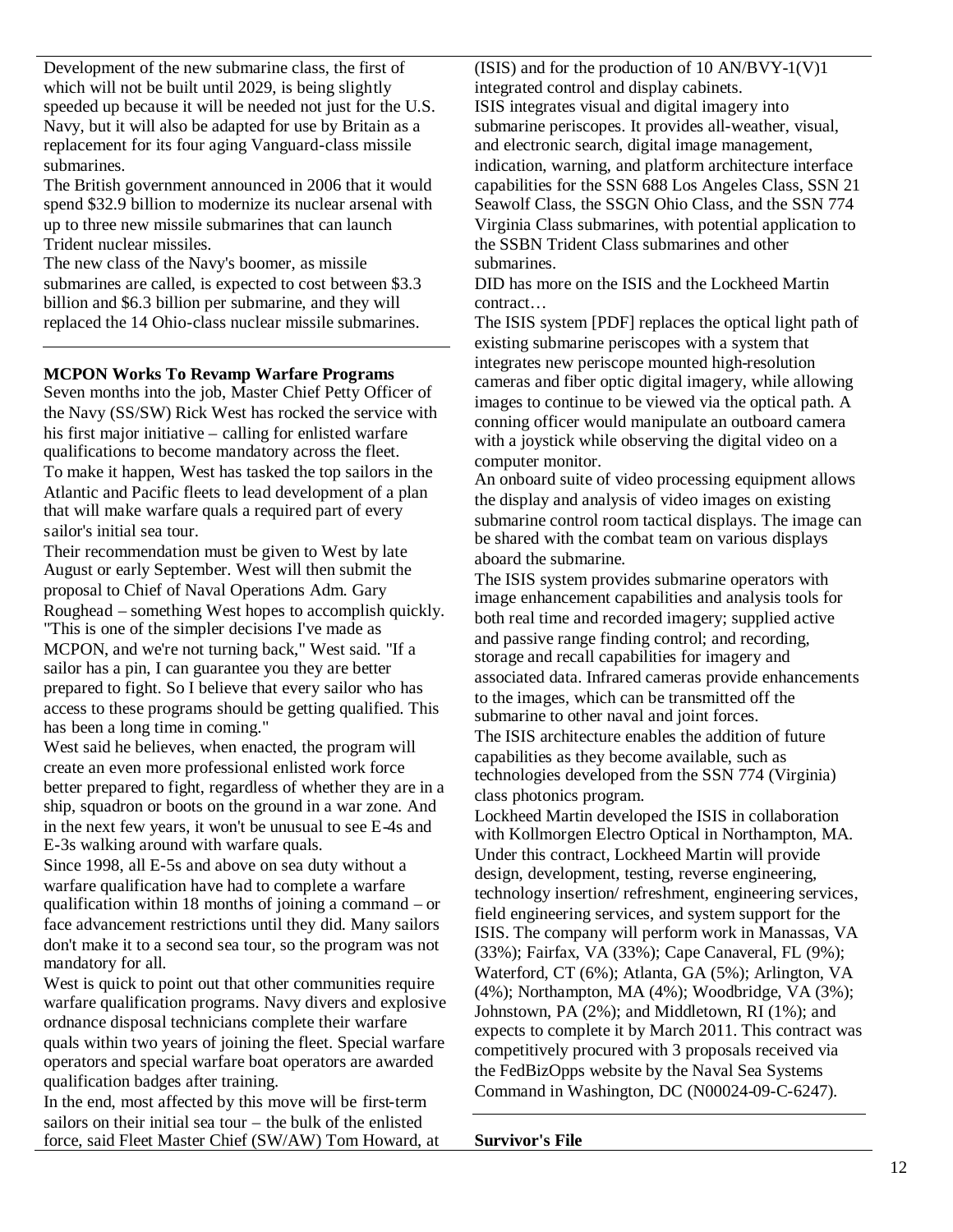Fleet Forces Command. He and Fleet Master Chief (SW/AW) John Minyard, at Pacific Fleet, are charged with developing the plan.

Those few sailors who go to shore duty first won't be affected until they rotate to sea.

"We are looking to add this on to all the other qualifications that a sailor has to achieve when they first get on board," Howard said.

How much time a sailor has to get his pin remains undecided.

"We need to find the right time frame to complete the warfare qualification; that's one of the main things we need to address this summer," Howard said. "We are not going to push it as far as the submariners with just 10 months to qualify – they have the benefit of going to submarine school where they start the process – we'll be doing it all onboard."

Howard said he expects sailors will have to earn their pins 18 to 36 months after beginning their first sea tour. *Figuring out the consequences*

West said he's also not afraid to put teeth into the program – laying out consequences for sailors who fail to comply.

"Yes, we need that, but I want to hear from the fleet and force [master chiefs] on what they think that should be – but we must discuss it carefully," West said. "We have to get that piece right to have an effective program.

"If a sailor is struggling with their quals, then we need to assign them a mentor and work as a team a little harder with that sailor. Some sailors go in front of the board three times before qualifying, and that's OK."

West said he realizes that not everyone will be happy with this decision. He said he's heard the argument that making it mandatory will relegate the programs to mere "checks in the box," causing commands to lower the bar in order to qualify their sailors in time.

"If anyone is worried about the command warfare program becoming watered down, they shouldn't – that is a cop-out," he said. "Those that wear the pins will 'hold the line' to ensure the programs are challenging and will enhance command readiness – but programs should not be impossible, either."

He's also heard concerns that making warfare quals mandatory takes away avenues for sailors to stand out in the crowd – netting them better evals and a better shot at advancement. He disagrees.

"A warfare device has nothing to do with 'breaking' a sailor out," he said. "Hot-running sailors always have and always will find a way to stand out."

For example, West said sailors can go for multiple warfare quals.

"That's how you stand out anyway," he said. "Going above and beyond what's required – without being told."

Both West and Howard said they believe the warfare qual programs don't need to be changed. It's up to commands to execute them properly.

Whether your marriage was in the early days of military service or long after retirement, one of the most difficult situations you'll face is dealing with the death of your retired military spouse. Nothing can make this mission easy, but being prepared can help ensure that you do what you need to when the time comes. Communication and regular updates are key. A file with all the retiree's important papers won't help if it's in an unlabeled file drawer or on a computer protected with a password that your spouse doesn't have. Similarly, funeral wishes can't be followed if the cemetery selected has since closed to new burials. Retirees can use the Casualty Assistance Checklist at

http://www.armyg1.army.mil/rso/PostRetirement.asp as a starting point for their survivor's file. Keep in mind that your survivor file needs to fit your Family's situation and meet your Family's needs. Above all, talk about your survivor's file with your Family. Death is a topic most of us tend to avoid – so you need to set a date and time to talk. You might pick a date you want to be sure to remember – like your wedding anniversary. Make this file up-to-date, easily accessible and designed for your Family. Following is information most survivor's files will need:

• Social Security Number & copy of your DD-214

Numbers to call first:

- The Army's Casualty Operations Center (1-800- 626-3317) to report the death of a retired Soldier.

- The Defense Finance and Accounting Service's Retired Pay Center (1-800-321-1080) for those receiving military retired pay.

- The Department of Veterans Affairs (1-800-827- 1000) for those receiving VA disability compensation.

- Local Social Security office for death notification and apply for benefits on your account for survivors.

- Funeral Who needs to be notified? Also, what kind of funeral do you and your spouse want, do you want to be buried in your uniform, do you want a military honor guard, where do you want to be buried?
- Retired Pay/Survivor Benefit Plan (SBP)

a.) Include a copy of your latest Retiree Account Statement and highlight the section that shows if you did or did not enroll in SBP and, if you did enroll, what category of beneficiary you enrolled (for example, spouse or former spouse).

b.) If you worked for the federal government as a civil service employee, note in your file whether you're receiving separate or combined retirement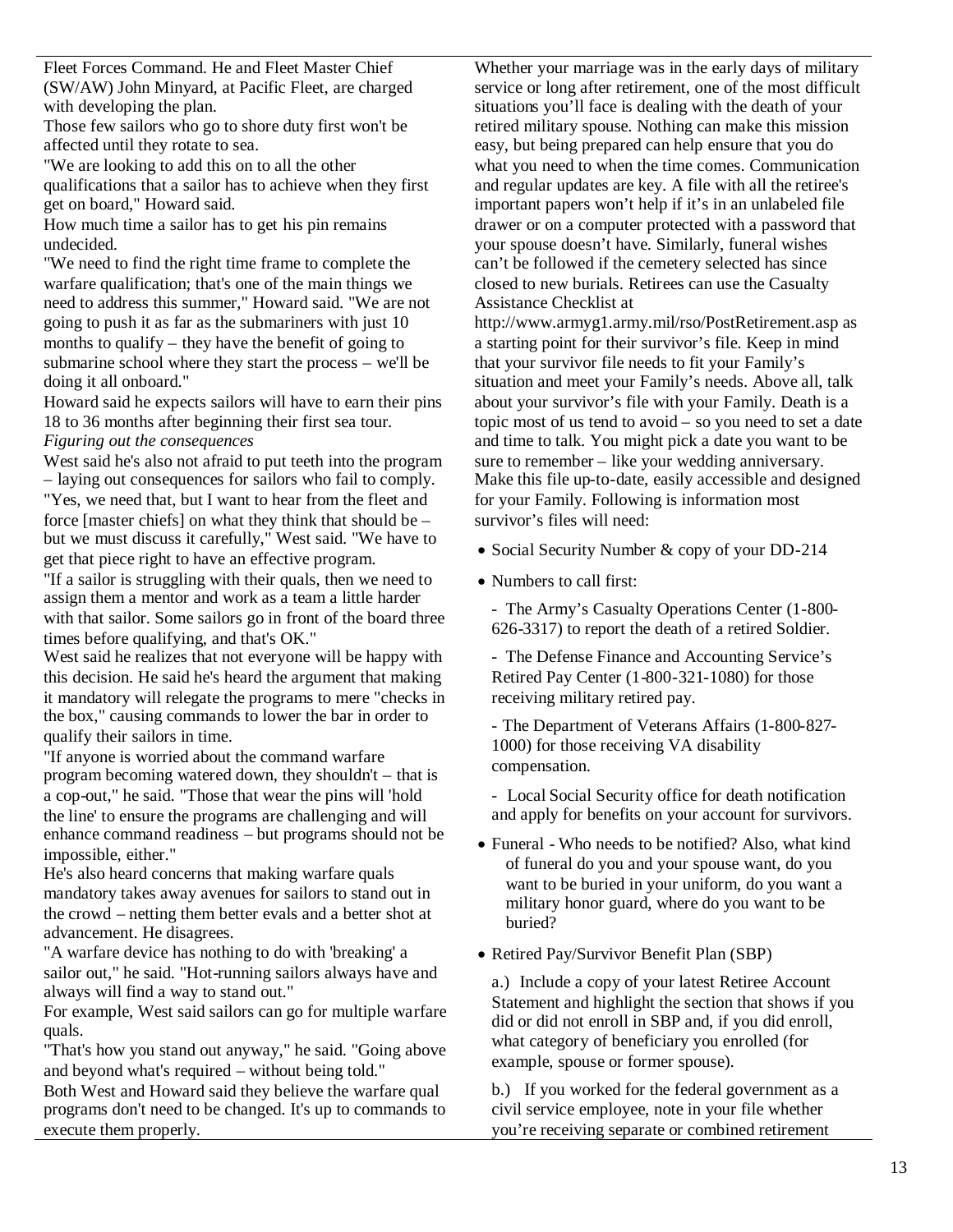Still, West said commands should take the time to review and perhaps improve their existing programs.

"Who do you have running your programs?" West said. "It should be your best people – your strongest chief, your most ambitious, energetic and knowledgeable first class petty officer."

Howard said commands must realize the intent of the programs.

"It's not as if the goal of this is to take an operations specialist out of [the combat information center] and make him go down to the engine room and light off the plant to get the ship underway – that's not going to happen," he said. "But the reality is when a sailor understands how things operate onboard the ship and how everybody's role adds to the effectiveness of that command – that ship becomes a better fighting tool."

West's actions have put a smile on the face of retired MCPON Bob Walker, who pushed mandatory warfare quals for nonsubmarine sailors in the late 1970s.

"This was absolutely what I had in mind when we started down this path in 1978," Walker said on hearing of West's initiative to make the quals mandatory. "It's taken 30 years and it's about time."

*Current qualification rules, open to all Sailors*

- Enlisted Surface Warfare Specialist (SW): Mandatory for all active-duty E-5 within 18 months of joining a command; open to active E-4 and below, and reservists. Sailors must be assigned to Type 2 or Type 4 sea duty, or to staffs and commands that deploy aboard commissioned Navy or Military Sealift Command surface ships as members of a military detachment. Reservists must be assigned to units whose gaining command is a Navy or MSC ship or afloat staff. See OpNavInst 1414.1D.
- Oualified in Submarines (SS): Everyone in a submarine rating and assigned to a boat must qualify within 10 months of reporting aboard. Waivers are available for sailors in nonsub ratings who complete the qualification program, earning designator (SG). See MilPersMan article 1220-040.
- Enlisted Aviation Warfare Specialist (AW): Not mandatory. Sailors must be assigned to Type 2 or Type 4 sea duty, or to staffs and commands that deploy aboard Navy ships whose primary mission is aviation. Sailors who start the qualification must finish within 18 months. See OpNavInst 1414.2A.
- Seabee Combat Warfare Specialist (SCW): Open to any sailor, regardless of rating, assigned to the Seabees. Once enrolled, active-duty sailors have 24 months and reservists 36 months to complete the program. See OpNavInst 1410.1C.
- Enlisted Expeditionary Warfare Specialist (EXW): Mandatory for all active-duty E-5 and above personnel; open to active E-4 and below, and reservists. Sailors must serve under Expeditionary Combat Command on

from the military and civil service and show how this affected your SBP election.

- VA benefits Are you receiving VA disability compensation? Make sure your survivor's file includes information on any VA payment or claim you've filed with the VA with your VA file number. Even if you don't usually use a computer, you'll want to visit the VA's Survivor page www.vba.va.gov/survivors/index.htm.
- Insurance Do you have life insurance? Include a copy of your policy and current information on where to call.
- ID cards Note that your spouse needs to get a new ID card and notify the Defense Enrollment Eligibility Reporting System (DEERS) (1-800-538- 9552) of your death.
- Finances Put a copy of your latest bank statement(s) in your file as well as details on any investments and their current value. Also make sure you leave records of any creditors.
- Your will Where is it? If you were married before Are any benefits going to your former spouse and children? For example, if your former spouse is your SBP beneficiary, is your current spouse aware of this?
- Do you have a lawyer? Include contact information. Do you have a financial advisor? Include contact information.

**VA Parkinson's Disease Program Update 02**

On 12 JUL, the House of Representatives unanimously passed legislation authored by Congressman Pete Sessions (TX-32) to recognize and report the results and planned expansion of Hyperbaric Oxygen Therapy in Veterans Affairs medical facilities. Hyperbaric Oxygen Therapy (HBOT) uses a chamber to administer oxygen in prescribed dosages for a variety of external and internal injuries. The oxygen acts as a catalyst in healing wounds that often fail to respond to other medical and surgical practices and that lack the blood circulation and blood-oxygen levels necessary to heal. The Federal Drug Administration has already approved the use of HBOT for thirteen medical conditions, including nonhealing diabetic foot wounds, crush injuries, exceptional blood loss, and tissue transfer for complex wound reconstruction. Under military and VA medical care, HBOT has saved injured service members or veterans from expensive, painful, life-altering, and potentially life-threatening amputation of an arm, leg, hand or foot. Since 2006, Sessions has been actively engaged in researching a new cross-application of hyperbaric therapy to an increasingly- common and life-threatening